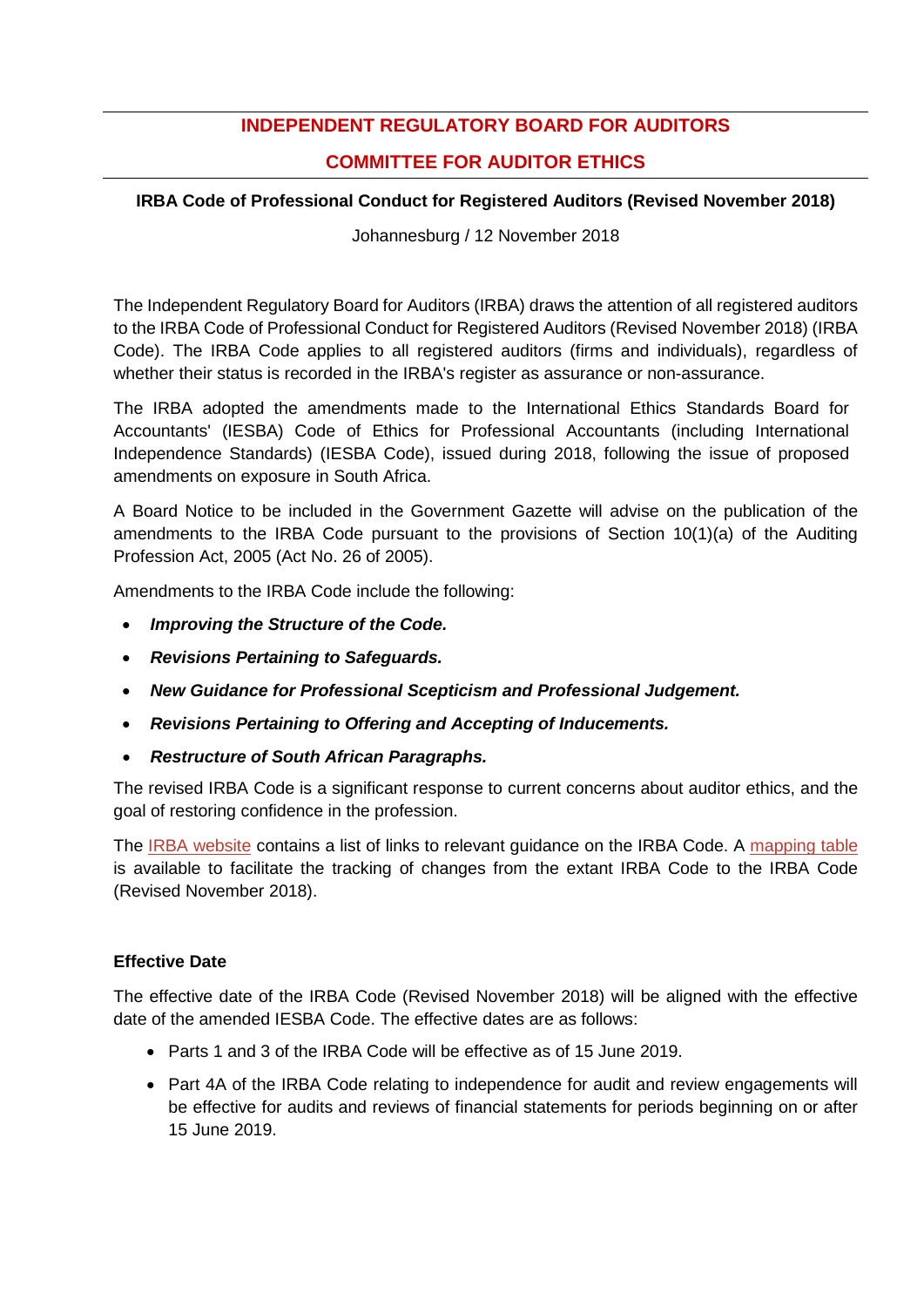• Part 4B of the IRBA Code relating to independence for assurance engagements with respect to subject matter covering periods will be effective for periods beginning on or [after 15 June](x-apple-data-detectors://4/)  [2019;](x-apple-data-detectors://4/) otherwise, it will be effective as of 15 [June 2019.](x-apple-data-detectors://5/)

[Paragraph R540.19 shall have effect only for audits of financial statements for periods beginning prior to 15 December 2023. This will facilitate the transition to the required coolingoff period of five consecutive years for engagement partners in those jurisdictions where the legislative body or regulator (or organisation authorised or recognised by such legislative body or regulator) has specified a cooling-off period of less than five consecutive years.]

Part 2 of the IESBA Code relating to Professional Accountants in Business has been adopted by the South African Institute of Chartered Accountants (SAICA). Registered auditors are reminded of paragraphs 120.9 A2, 300.5 A1 SA and 300.5 A2 of the IRBA Code, which clarify the applicability of Part 2 of the IESBA Code to registered auditors.

### **Implementation**

The release of the IRBA Code (Revised November 2018) will lead to significant changes and implementation risks that all registered auditors and audit firms will need to respond to, and these include the following:

- Training for firm personnel across all levels;
- Updating of the firm methodology, across audit and non-audit service lines;
- Considering amendments to firm policies and procedures;
- Noting differences between local requirements and international requirements;
- Transitional arrangements, and catering for the differing effective dates;
- Re-assessing safeguards currently used under the extant IRBA Code, among others; and
- Confirmation that all relevant firm personnel have understood the implications of the IRBA Code.

The IRBA Code may be downloaded from the [IRBA website.](https://www.irba.co.za/guidance-for-ras/ethics:-the-rules-and-the-code/the-irba-code-revised-2018)

Should you have any further queries, please send an email to [standards@irba.co.za.](mailto:standards@irba.co.za)

#### **Imran Vanker**

### **Director: Standards**

#### *About the IRBA*

*The objective of the IRBA is to endeavour to protect the financial interests of the South African public and international investors in South Africa through the effective and appropriate regulation of audits conducted by registered auditors, in accordance with internationally recognised standards and processes.* 

*The statutory responsibilities of the CFAE are to assist the IRBA to: determine what constitutes improper conduct by registered auditors by developing rules and guidelines for professional ethics, including a code of professional conduct; interact on any matter relating to its functions and powers with professional bodies and any other body or organ of state*